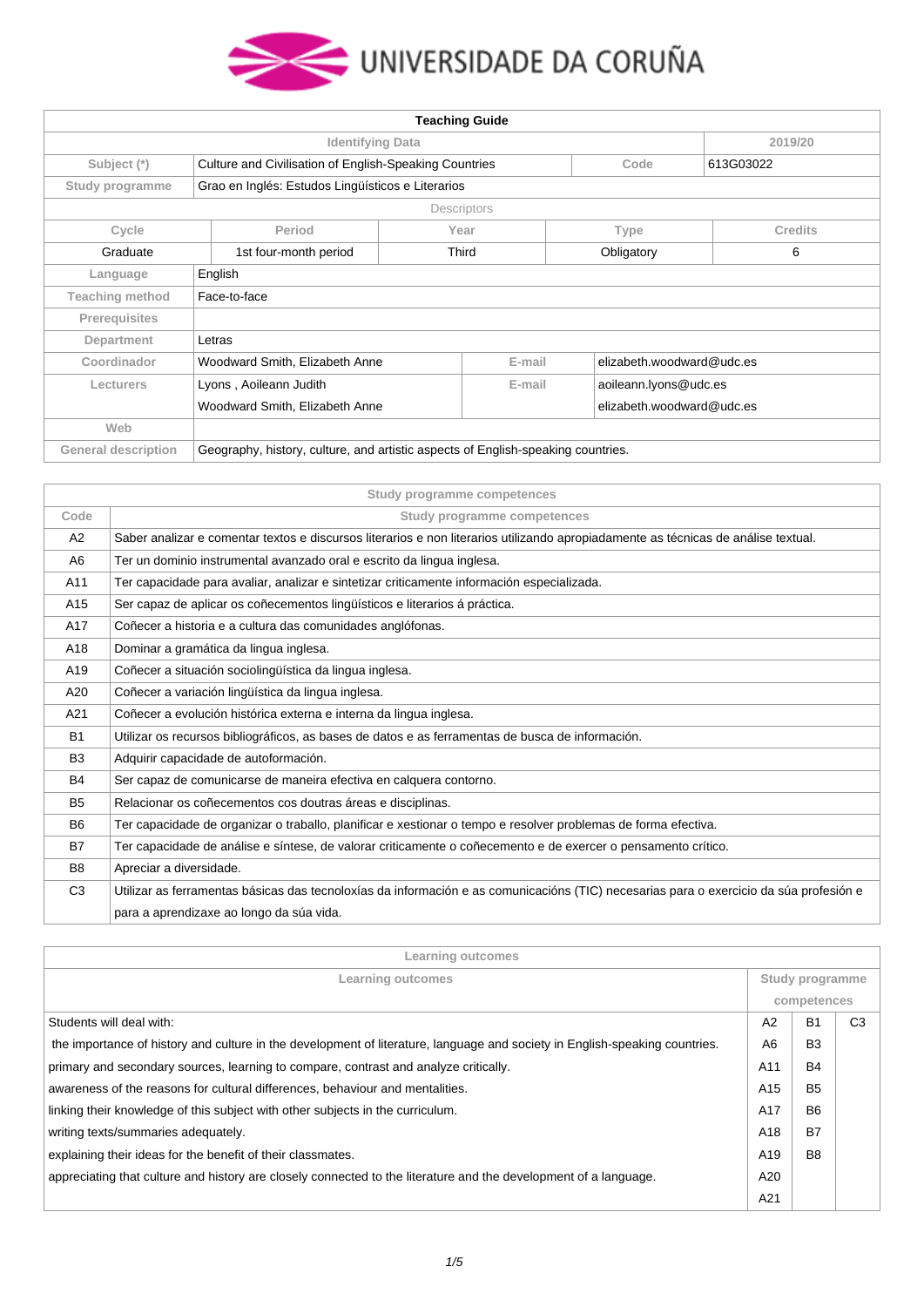

| <b>Contents</b>                                 |                                                                                |  |
|-------------------------------------------------|--------------------------------------------------------------------------------|--|
| Topic                                           | Sub-topic                                                                      |  |
| 1. Introduction and commentary of the programme | 1.1. Commentary of the programme, method, deadlines, assessment, etc.          |  |
| 2. Summary of the history of the British Isles  | 2.1. Romans, Anglo-Saxons, Vikings                                             |  |
|                                                 | 2.2. The Norman Conquest and its cultural consequences                         |  |
|                                                 | 2.3. Wales: Under English domination                                           |  |
|                                                 | 2.4. Scottish independence; Bannockburn 1314                                   |  |
|                                                 | 2.5. The Tudors; how they came to rule: the bones of a King under the carpark  |  |
|                                                 | 2.5.1. The Invincible Armada                                                   |  |
|                                                 | 2.6. The trial of Charles I, the Republic, and the Restoration of the monarchy |  |
|                                                 | 2.7. Industrial Revolution; the Victorian period; the empire                   |  |
|                                                 | 2.8. WWI; WWII                                                                 |  |
| 3. Summary of the history of the United States  | 3.1. Early America                                                             |  |
|                                                 | 3.2. The colonial period                                                       |  |
|                                                 | 3.3. The road to independence                                                  |  |
|                                                 | 3.4. Slavery                                                                   |  |
| 4. Physical geography of the British Isles      | 4.1. Climate                                                                   |  |
|                                                 | 4.2. Geographical features; the island mentality                               |  |
| 5. Physical geography of the USA                | 5.1. Climate                                                                   |  |
|                                                 | 5.2. Geographical features                                                     |  |
| 6. The constitution of the UK                   | 6.1. Government                                                                |  |
|                                                 | 6.2. Elections; the role of the monarchy; the Abdication Crisis 1936           |  |
| 7. The constitution of the USA                  | 7.1. Government                                                                |  |
|                                                 | 7.2. Elections; the role of the president                                      |  |
| 8. Foreign affairs                              | 8.1. The UK vs. EU; Brexit                                                     |  |
|                                                 | 8.2. UK's Special Relationship with the USA                                    |  |
| 9. British art, artists and cultural context.   | British 18th- and 19th-century painters; Sources of cultural inspiration.      |  |

|                                                                                                                             | Planning           |                |                    |                    |
|-----------------------------------------------------------------------------------------------------------------------------|--------------------|----------------|--------------------|--------------------|
| Methodologies / tests                                                                                                       | Competencies       | Ordinary class | Student?s personal | <b>Total hours</b> |
|                                                                                                                             |                    | hours          | work hours         |                    |
| Introductory activities                                                                                                     | A15 A17 B8         | 2              | 0                  | 2                  |
| Document analysis                                                                                                           | A11                | 2              | 10                 | 12                 |
| Workbook                                                                                                                    | A2 A11 A19 A20 A21 | 5              | 20                 | 25                 |
| Research (Research project)                                                                                                 | A6 A18 B1 B6 C3    |                | 8                  | 9                  |
| Mixed objective/subjective test                                                                                             | A2 A11 B7          | 2              | 10                 | 12                 |
| Summary                                                                                                                     | A15 B4             | 2              | 10                 | 12                 |
| Guest lecture / keynote speech                                                                                              | A17                | 18             | 18                 | 36                 |
| <b>ICT</b> practicals                                                                                                       | <b>B3 C3</b>       | 10             | 18                 | 28                 |
| Events academic / information                                                                                               | <b>B5 B8</b>       | 2              | 2                  | 4                  |
| Personalized attention                                                                                                      |                    | 10             | 0                  | 10                 |
| (*)The information in the planning table is for muldered and class motionic into account the hotercomputional the atualante |                    |                |                    |                    |

**(\*)The information in the planning table is for guidance only and does not take into account the heterogeneity of the students.**

| <b>Methodologies</b>    |                                                                       |  |
|-------------------------|-----------------------------------------------------------------------|--|
| <b>Methodologies</b>    | Description                                                           |  |
| Introductory activities | Commentary on the programme; deadlines for work; norms; expectations. |  |
| Document analysis       |                                                                       |  |
|                         | Analysis of a wide variety of primary and secondary sources           |  |
| Workbook                | Varied texts for reading as support for learning. Internet sources.   |  |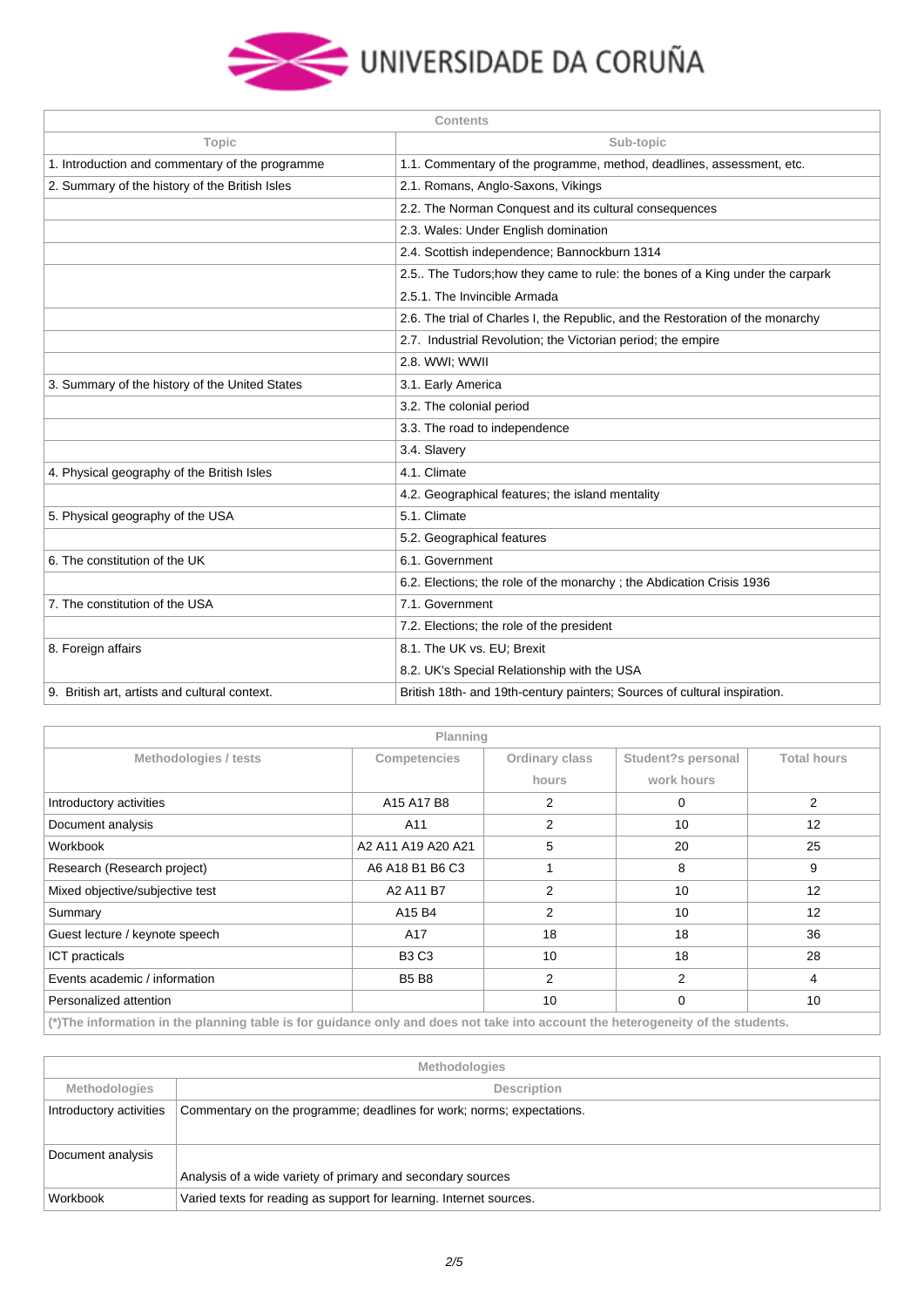

| Research (Research    | Review of a book related to the course content.                                                                            |
|-----------------------|----------------------------------------------------------------------------------------------------------------------------|
| project)              |                                                                                                                            |
| Mixed                 | Written exam: short answers; short commentaries; identification of significant elements                                    |
| objective/subjective  |                                                                                                                            |
| test                  |                                                                                                                            |
| Summary               | Summaries are to be made of written material and Internet sources so as to demonstrate understanding, and that the student |
|                       | can make the connection between different aspects.                                                                         |
| Guest lecture /       | Whole class sessions: explanations, guidance, recommendations for private study; student participation is encouraged       |
| keynote speech        |                                                                                                                            |
| <b>ICT</b> practicals | How to access materials and sources through Internet. Study and critical evaluation of such sources                        |
| Events academic /     | Attendance and participation in the guest lectures organized in the Faculty. Brief summaries of content may be required.   |
| information           |                                                                                                                            |

|                      | <b>Personalized attention</b>                                                                                                      |
|----------------------|------------------------------------------------------------------------------------------------------------------------------------|
| <b>Methodologies</b> | <b>Description</b>                                                                                                                 |
| Research (Research   | Students are advised to seek guidance about how best to approach this kind of task. Practical advice and appropriate sources       |
| project)             | will be offered to students.                                                                                                       |
|                      |                                                                                                                                    |
|                      | The lecturer is available in weekly tutorial office hours to solve any problems or give advice. Outside these hours, I can also be |
|                      | reached via e-mail.                                                                                                                |
|                      |                                                                                                                                    |
|                      | ADI is a university office specialised in attending to members of the university with special needs due to discapacity or other    |
|                      | differentiating situations with regard to the rest of the community. Students can talk to Dr. Ana Veleiro for more information, or |
|                      | contact ADI directly at http://www.udc.es/cufie/uadi/, or by phone ext. 5622, or via email: adi@udc.es.                            |
|                      |                                                                                                                                    |
|                      |                                                                                                                                    |

|                      |                 | Assessment                                                                                   |               |
|----------------------|-----------------|----------------------------------------------------------------------------------------------|---------------|
| <b>Methodologies</b> | Competencies    | <b>Description</b>                                                                           | Qualification |
| Research (Research   | A6 A18 B1 B6 C3 | The project will be carried out in pairs. Only in exceptional cases and with the             | 25            |
| project)             |                 | teachers' consent may the project be done individually.                                      |               |
|                      |                 | The project will consist of a critical analysis and assessment of the positive and/or        |               |
|                      |                 | negative contribution of an event or person (no longer living) to English-speaking           |               |
|                      |                 | culture and society. The project should NOT be a mini-biography, list of                     |               |
|                      |                 | accomplishments, history brochure, etc. (i.e. Wikipedia-type information).                   |               |
|                      |                 | The project task will consist of: (i) an oral presentation to be done in class (dates to be  |               |
|                      |                 | published on Moodle); (ii) a 500-word abstract, including five keywords and a                |               |
|                      |                 | bibliography of all sources used (print and electronic); (iii) a print-out of the Powerpoint |               |
|                      |                 | used for the presentation. Specific details and instructions will be provided in class       |               |
|                      |                 | and on Moodle.                                                                               |               |
|                      |                 | Students should be aware that the faculty uses a computer programme (Turnitin) to            |               |
|                      |                 | detect plagiarism (i.e. copying the work of others, whole or in part, including copying      |               |
|                      |                 | and pasting), and the use of work handed in previously by the same student or by             |               |
|                      |                 | another student for a different subject or purpose. Any evidence of plagiarism will          |               |
|                      |                 | result in a zero mark for the project assignment.                                            |               |
|                      |                 |                                                                                              |               |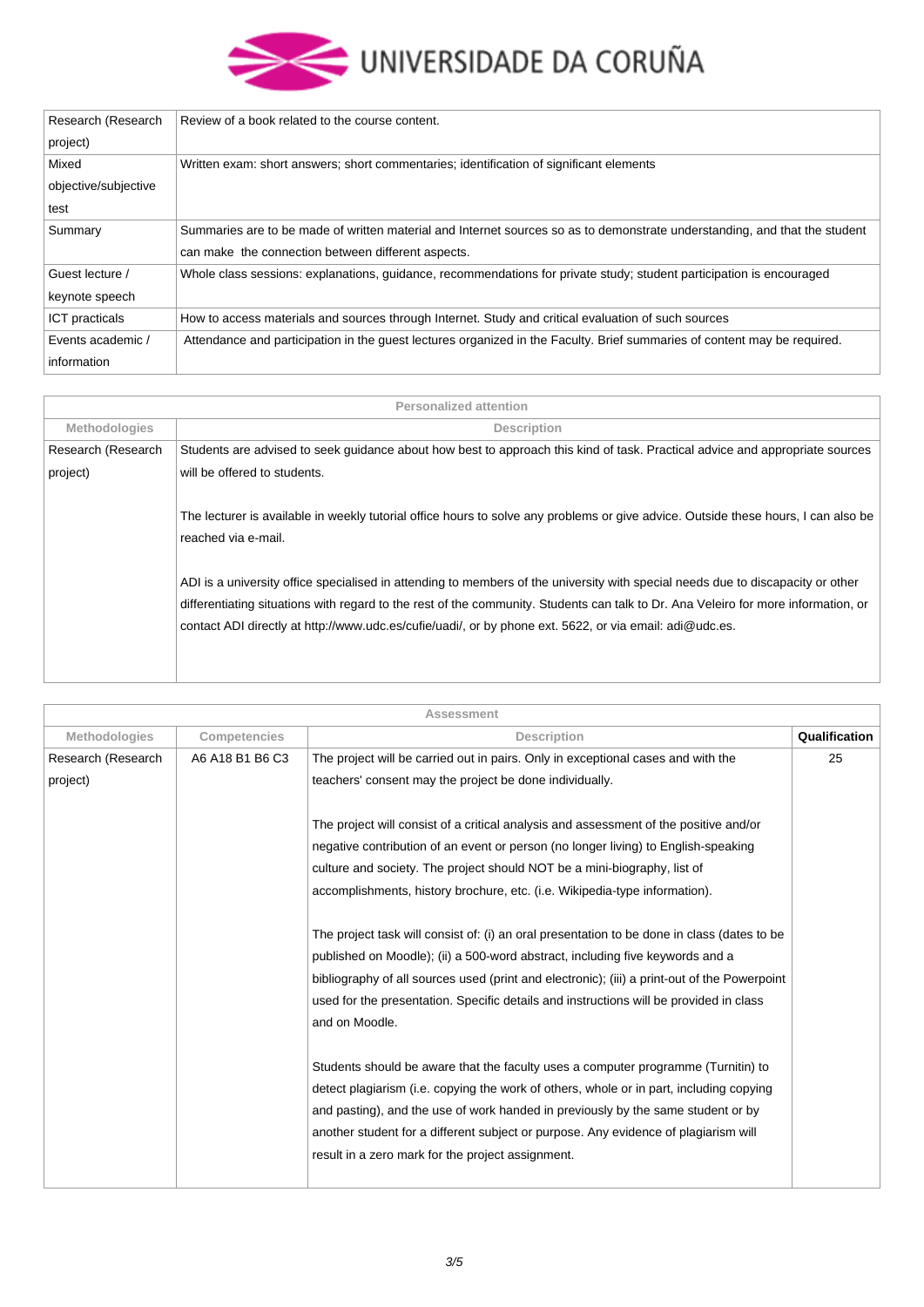

| Mixed                | A2 A11 B7    | Written exam: short answers; short commentaries; identification of significant          | 50 |
|----------------------|--------------|-----------------------------------------------------------------------------------------|----|
| objective/subjective |              | elements, objects, historical and cultural documents, paintings, geographical features. |    |
| test                 |              |                                                                                         |    |
| ICT practicals       | <b>B3 C3</b> | -Analysis of primary and secondary sources via Internet /and/or photocopies. Study      | 25 |
|                      |              | and critical evaluation of such materials.                                              |    |
|                      |              | Some of the tasks completed in the TGR classes will be collected for assessment.        |    |
|                      |              | TGR tasks: 5%                                                                           |    |
|                      |              | -Two longer written tasks based on Interactive sessions (topics and characteristics     |    |
|                      |              | announced on Moodle) will be handed in by 31.10.2019 (A), by 14:00, and by              |    |
|                      |              | 5.12.2019 (B), by 14:00.                                                                |    |
|                      |              | Interactive tasks: 20%                                                                  |    |
|                      |              | Late submission: 25% penalty                                                            |    |
|                      |              | See note on plagiarism above.                                                           |    |

| <b>Assessment comments</b>                                                                              |
|---------------------------------------------------------------------------------------------------------|
| Mixed objective/Subjective                                                                              |
| test: on the date approved by Xunta de Facultade for the academic year 2019-20                          |
| (first opportunity January 2020). This date is not negotiable, except if the                            |
| student has another exam on the same day and at the same time. The dates for                            |
| submitting work must be adhered to; any circumstance which prevents a student                           |
| from fulfilling his/her obligations must be justified with appropriate                                  |
| documents. The equivalent of a 5 out of                                                                 |
| 10 is necessary in each section of the assessment in order to pass this                                 |
| subject. The July opportunity is not                                                                    |
| intended for improving marks. Taking place on the date fixed in the academic                            |
| calendar, it will be based on the repetition of the parts(s) not already                                |
| passed, maintaining the same percentages. In July, the 5% for TGR tasks will be                         |
| incorporated into the mark for interactive tasks, resulting in 25% for the two                          |
| longer written tasks. The oral presentation will take place on the day of the                           |
| written exam in July. The printed material related to the presentation must be                          |
| handed in by 28th June 2020. Topics for resit tasks will be announced on                                |
| Moodle. Note that resit tasks must be submitted by 5th June 2020. Penalties will be applied for         |
| late submission. Students will obtain a                                                                 |
| "no presentado" (absent from assessment) if they do not attend the                                      |
| written exam and if they do not hand in 50% of the required practical work. Students who fail the first |
| opportunity and do not attend the second opportunity in July will receive                               |
| SUSPENSO -- fail--. Students who are officially                                                         |
| registered as part time, as stipulated in the regulations of this University,                           |
| will be assessed in either of the opportunities according to the same criteria                          |
| specified for the second opportunity. Students in this situation should contact                         |
| the teachers at the beginning of the semester. December exam (final exam                                |
| brought forward): assessment according to the criteria specified for the July                           |
| opportunity.                                                                                            |
|                                                                                                         |

**Sources of information**